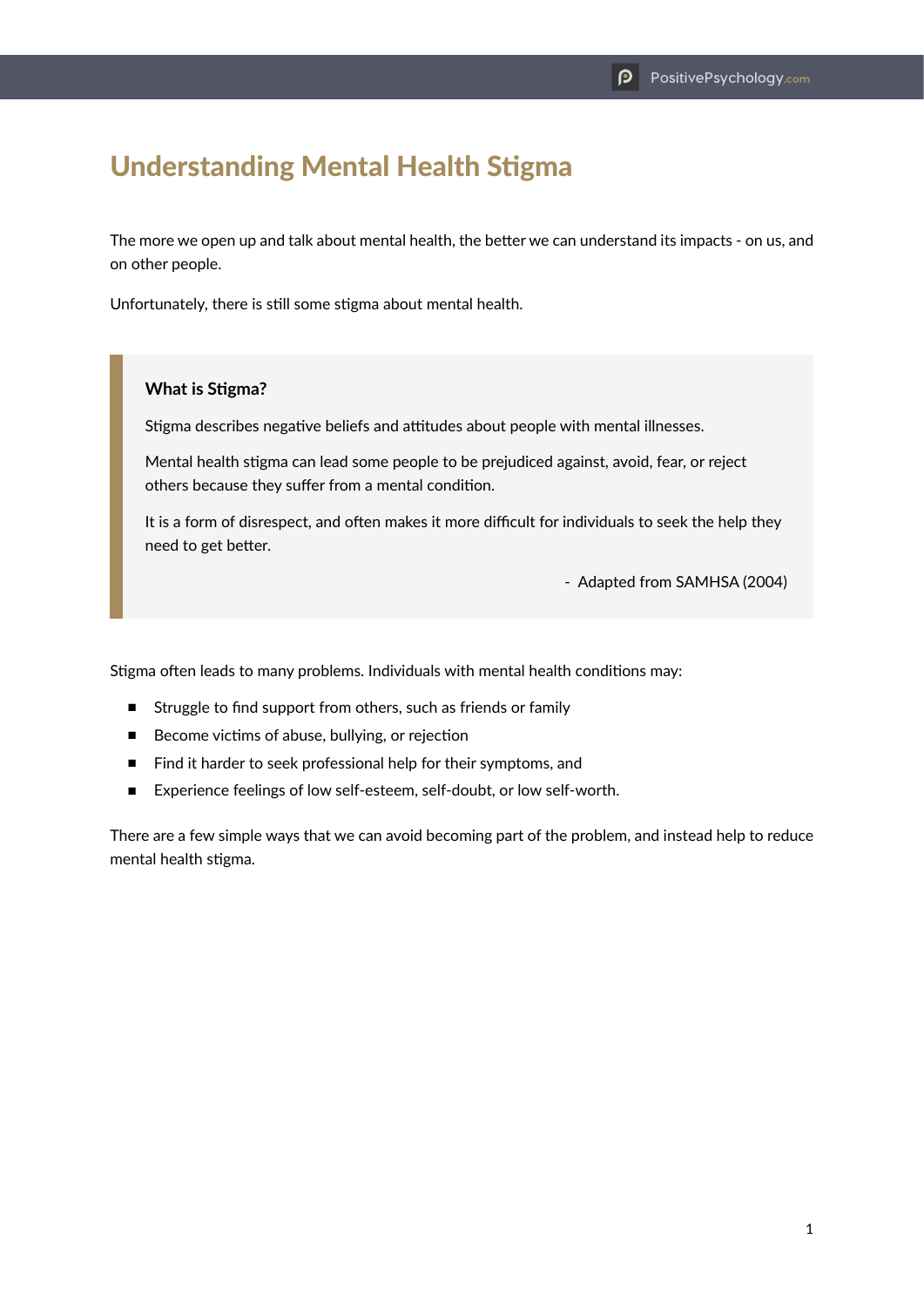| <b>Reducing Mental Health Stigma</b> |                                                                                                                                                                                                                                                                                                                                                                                                                                                                                                        |
|--------------------------------------|--------------------------------------------------------------------------------------------------------------------------------------------------------------------------------------------------------------------------------------------------------------------------------------------------------------------------------------------------------------------------------------------------------------------------------------------------------------------------------------------------------|
| <b>Get Informed</b>                  | Mental health stigma often comes down to a lack of understanding, so<br>researching and sharing facts about different illnesses can be important.<br>Better mental health education can help avoid misunderstandings and<br>dispel the stigma around mental health.                                                                                                                                                                                                                                    |
| <b>Listen and Learn</b>              | Mental illness affects everyone differently. Getting to know a bit more<br>from someone who has experienced a mental illness can help you<br>understand the signs and symptoms to look out for.                                                                                                                                                                                                                                                                                                        |
| <b>Mind Your Language</b>            | Mental health stigma often involves the use of negative language or labels.<br>Being aware of what we say and do can help to combat the problem.                                                                                                                                                                                                                                                                                                                                                       |
| <b>Ask More Questions</b>            | Because of stigma, it can sometimes be hard for individuals to seek<br>help and support. Asking more questions can often help them get the<br>treatment they need, so that issues don't escalate. Do reach out if<br>someone you know displays any of the warning signs of mental illness,<br>e.g.:<br>Lower mood or a more frequent bad temper<br>п<br>Seeming worried or stressed<br>п<br>Becoming quiet or withdrawn<br>п<br>Sleeping poorly or too much, or<br>п<br>Showing unusual behavior.<br>٠ |
| <b>Speak Up</b>                      | When you feel others are stigmatizing individuals with a mental health<br>condition, you can help to reduce stigma by saying something.                                                                                                                                                                                                                                                                                                                                                                |